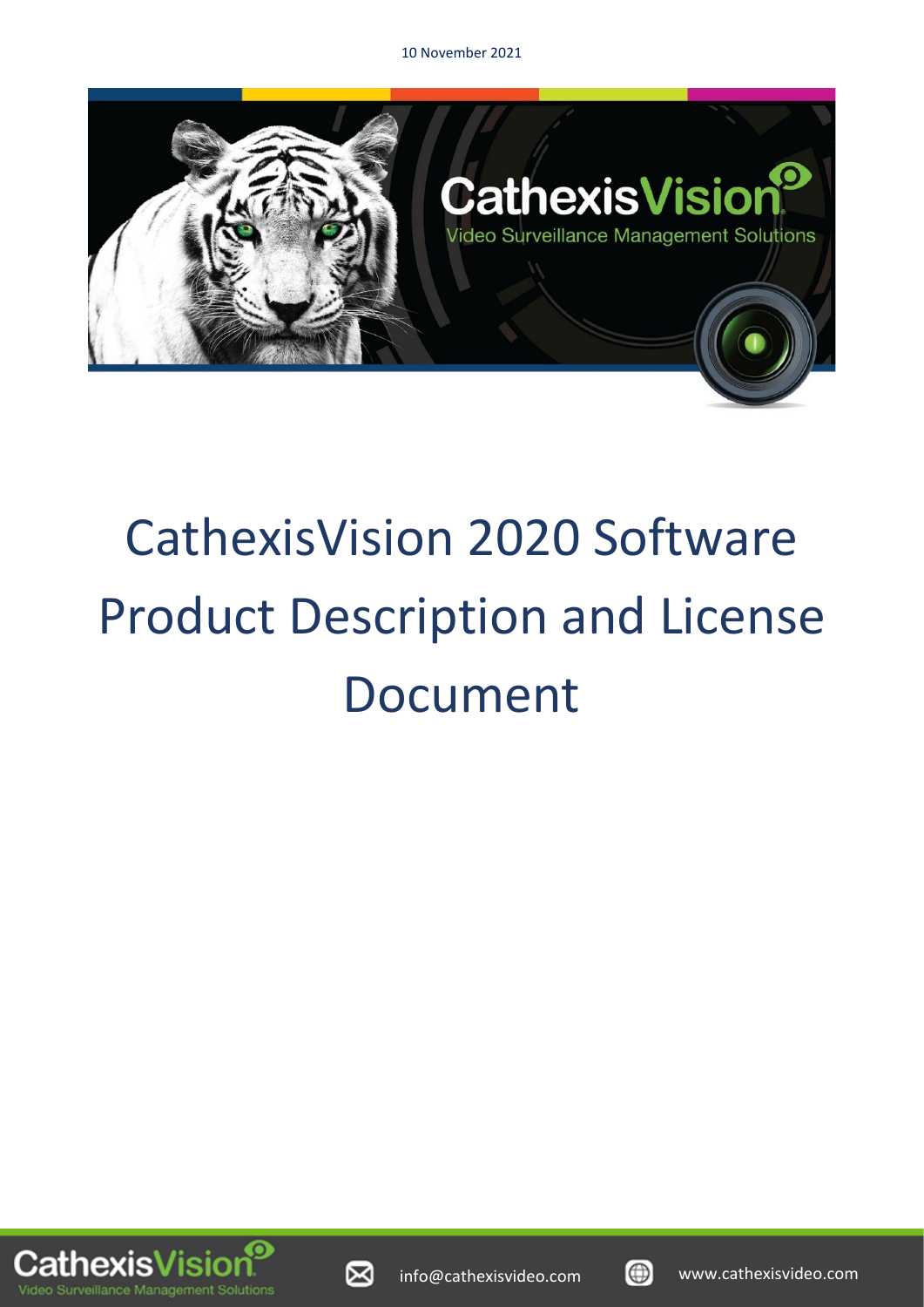

 $\overline{2}$ 

# **Contents**



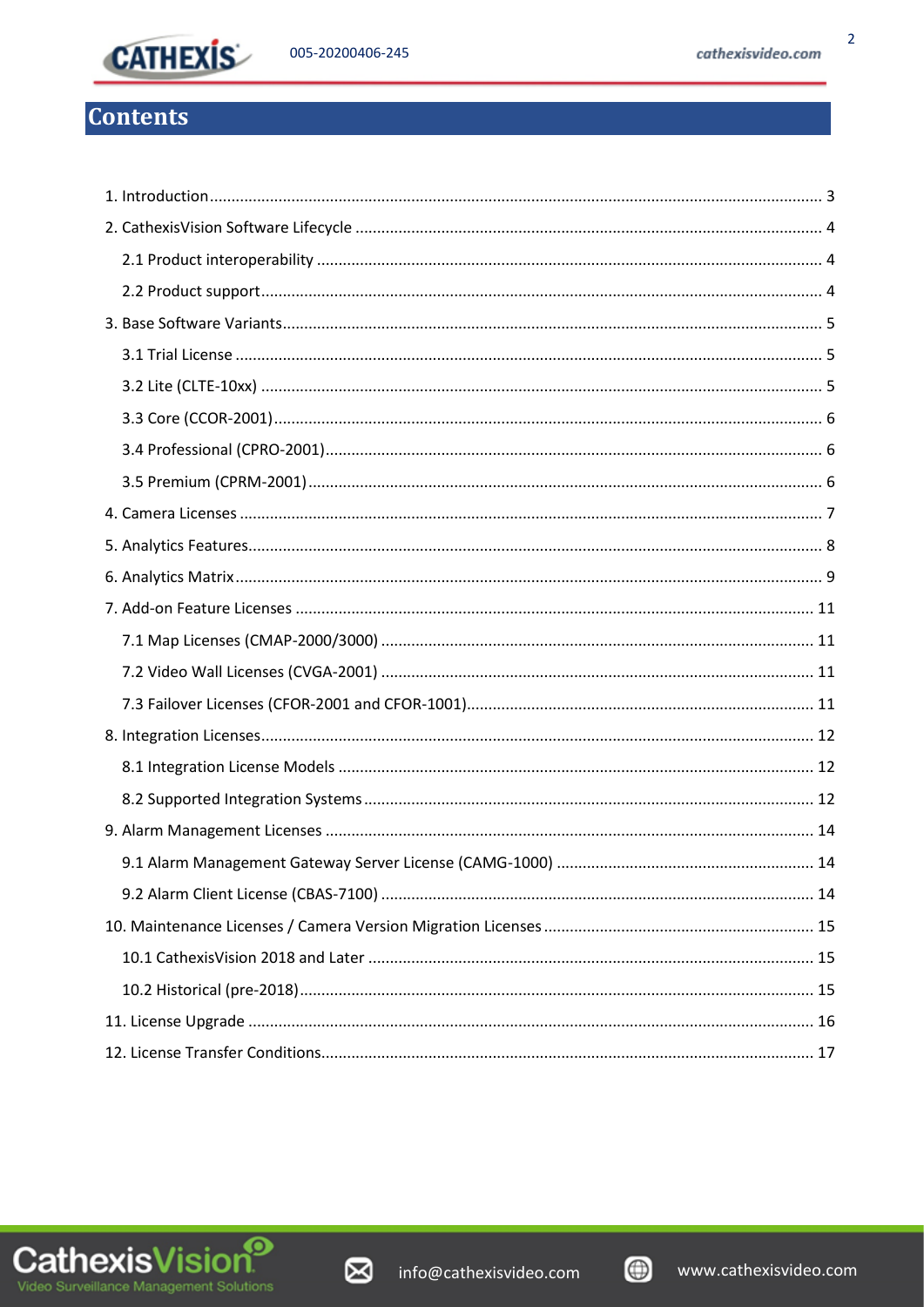

#### <span id="page-2-0"></span>**1. Introduction**

If you are reading this document, you are either already a Channel Partner of Cathexis, or are about to become one. We therefore welcome you to the family, and look forward to providing you with a world-class product and service.

This document outlines the various software items and licenses, and how they are used to satisfy the requirements for your solution.

The software licensing model from CathexisVision 2018 onwards, has changed from the 2017 (and earlier) code releases. It has been our intention to make the license process simpler and easier for the user to accurately predict the licenses required for their installation, even when the hardware has not been finalised.

#### **A NOTE ON CAMERA CHANNELS**

The CathexisVision software packages have **limits on camera channels**. A multi-head camera is physically a single device (camera) but it requires a camera channel for each one of the internal cameras. The same applies to an encoder: a 16-channel encoder will account for 16 camera channels on the CathexisVision software, even though it is a single device.

#### **USEFUL LINKS**

*To view tutorial videos on CathexisVision setup, visi[t https://cathexisvideo.com/resources/videos](https://cathexisvideo.com/resources/videos)*

*Find answers to Cathexis Frequently Asked Questions:<https://cathexis.crisp.help/en/?1557129162258>*





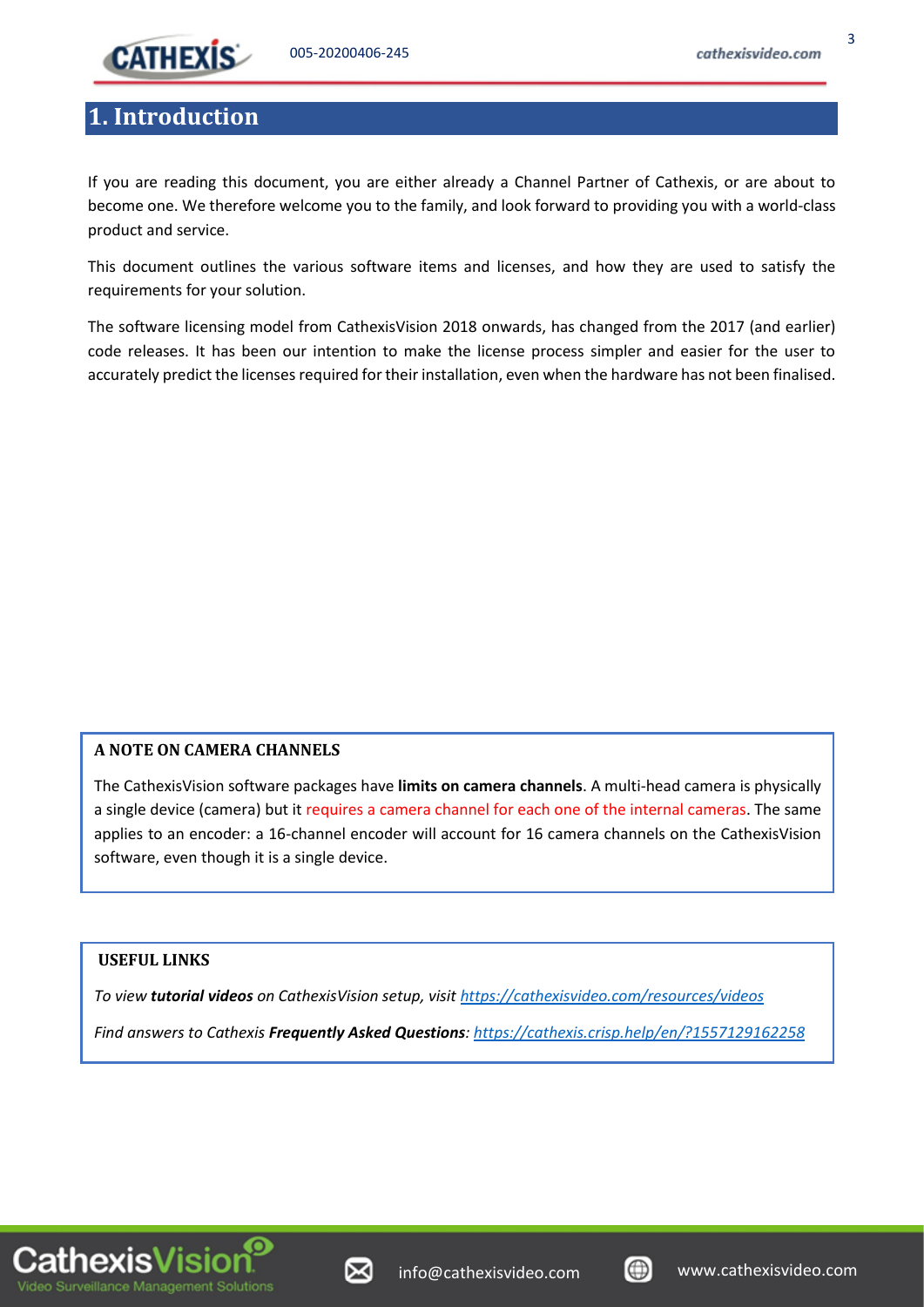

#### <span id="page-3-0"></span>**2. CathexisVision Software Lifecycle**

Cathexis Technologies releases a new major version of the CathexisVision software annually. The software releases are named according to the year that they are in use (for example, CathexisVision 2017).

The major software versions are released at the start of the third quarter of the preceding year. For example, CathexisVision 2017 is released in the third quarter of 2016.

This document does not exhaustively list all the licenses and features available. Since the product is continually evolving, new features and third-party integrations are being added with every release and sometimes with every quarterly update. For a complete list of currently available licenses please contact your Cathexis representative or consult the latest pricelist.

**Please note the following** regarding product interoperability and support:

#### <span id="page-3-1"></span>**2.1 Product interoperability**

- All servers on a site should have the same product version installed (for example, CathexisVision 2017). Different product versions on the same site are not supported.
- The CatSite (CathexisVision) user interface will be able to connect to and view software running any service pack of the same version.
- The intention is for the user interface to be able to connect to a product one version earlier (such as CathexisVision 2017 connecting to CathexisVision 2016) but some features may not be available.
- The user interface may be able to connect to and view earlier products (2 or more versions earlier), but there are no guarantees – some or all features may not be functional.

#### <span id="page-3-2"></span>**2.2 Product support**

- A product/software version will be supported with software updates until the end of the next calendar year. For example, CathexisVision 2020 (released in the third quarter of 2019) will be supported until December 2021 (in 2020 and 2021).
- Product support during the first year will include periodic software service packs, containing bug fixes, minor features, and additional integrations and camera drivers.
- Product support during the second year will include periodic service packs, containing critical bug fixes and additional integrations and camera drivers.



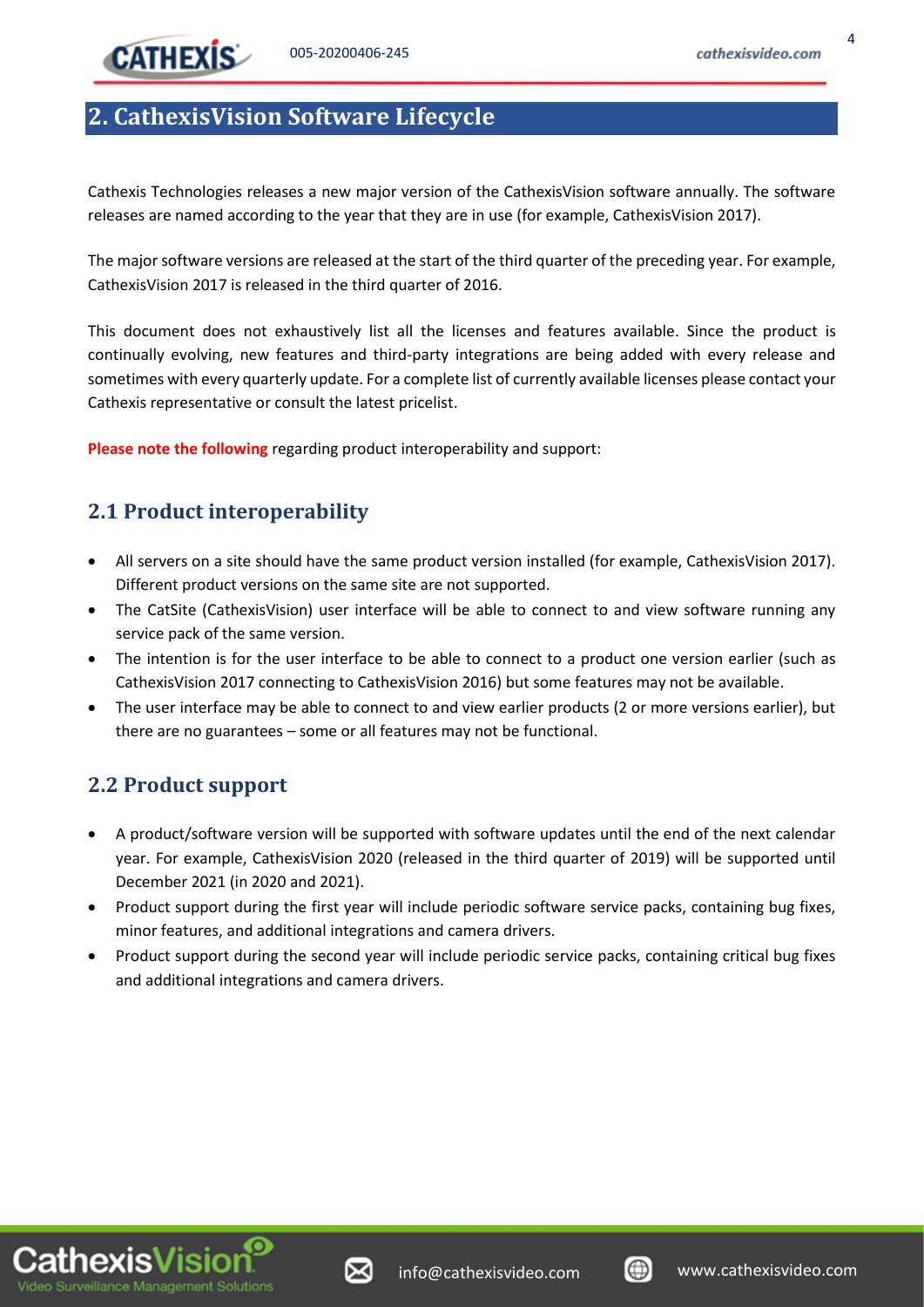

#### <span id="page-4-0"></span>**3. Base Software Variants**

CathexisVision software is supplied in 4 variants. Releases prior to 2018 were licensed on a "per recording server" basis. This meant that one base server license was required for each recording server on the site together with a number of camera licenses.

The licensing model changed from CathexisVision 2018 and later. A single server license is required for a single site, no matter how many hardware servers are installed and connected to the same logical site. The installer is now able to change the hardware architecture to address changing/changed operational requirements (for example, the requirement for higher performance cameras or servers), without a change in the bill of materials for the software licenses and a consequent change in the price of the software.

The licenses for 3<sup>rd</sup> party integrations, excluding camera licenses, has not changed. Camera licenses are now determined by the variant of the product that is being installed. For example, a Premium site would require a single premium server license, and premium cameras licenses; whilst a Professional site requires a single professional server license and professional camera licenses. The sections below indicate the software variants and their major features.

#### <span id="page-4-1"></span>**3.1 Trial License**

Once CathexisVision is installed, a trial license is automatically applied to the system. Features of the trial license include:

- Two permanent IP camera licenses.
- Maximum recording review time of two days (48-hours).
- Standard CathexisVision basic analytics.

Trial licenses to unlock additional features may be requested by emailing [support@cat.co.za.](mailto:support@cat.co.za) To license the system further, consult the relevant licensing sub-section.

#### <span id="page-4-2"></span>**3.2 Lite (CLTE-10xx)**

CathexisVision Lite software bundles are intended to provide amazing value single server solutions, and include many of the features available in our flagship software products.

- Allows for a single server.
- Up to 48, 3<sup>rd</sup> Party IP cameras.
- A maximum of 48 cameras may be added.
- Up to 3 "simultaneous client viewers". The client viewer includes anyone viewing cameras from the site via client software, web browser or mobile apps.
- Basic Event actions, including video recording, the control of outputs & integration devices and the ability to play a sound on an event.
- While we include the ability to send "technical alarms" to our alarm management capability, the user defined events cannot be transmitted.





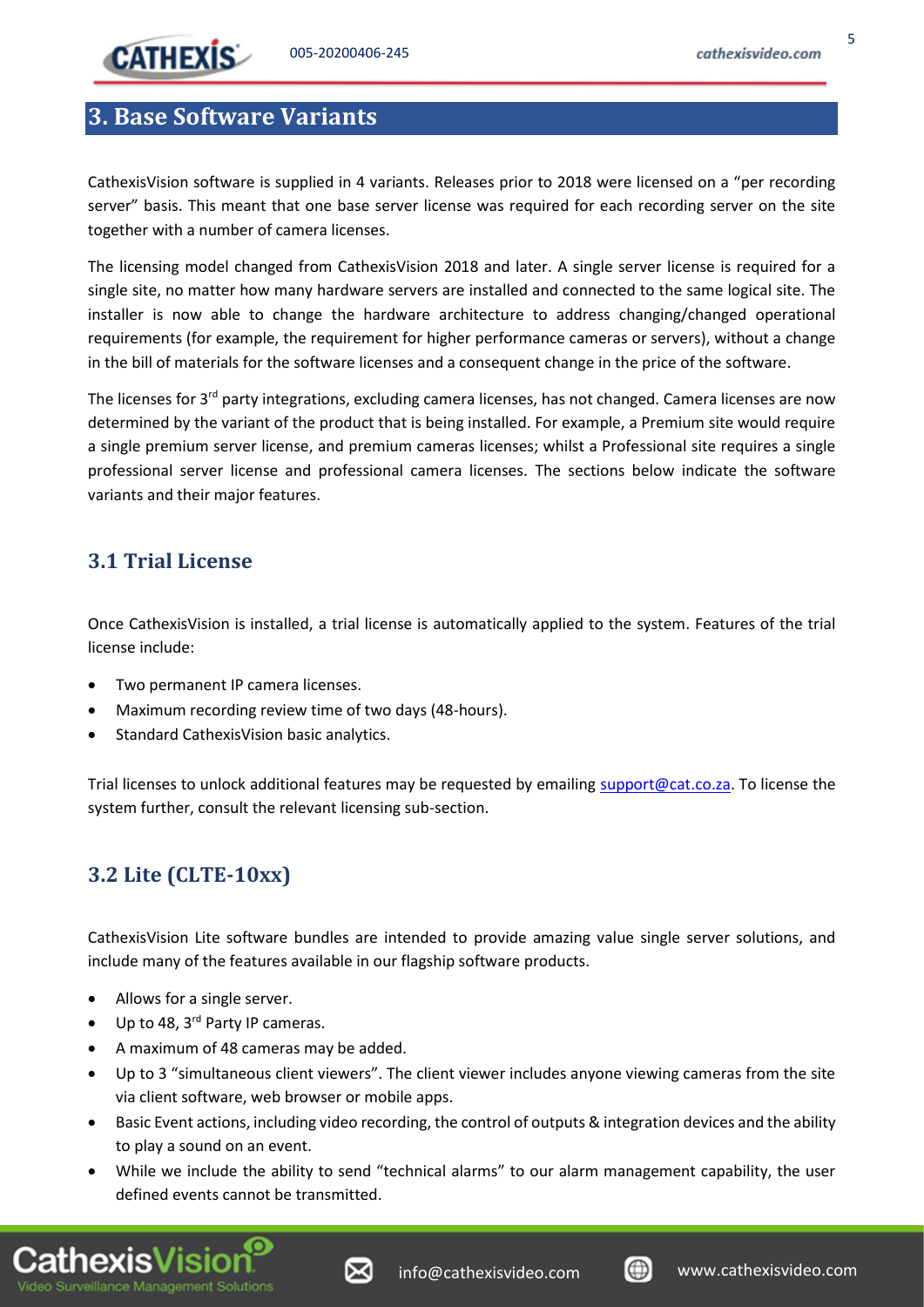- Includes a basic VMD algorithm included (intended for controlled lighting indoors) with the option to purchase SmartVMD and other add on analytics.<sup>i</sup>
- A number of Lite packages are available. For example:
	- o CLITE-1024 has camera licenses for 24 cameras. It is possible to add further camera licenses (up to 48 in total) using the CCOR-1001 camera licenses.
- The Lite software is not upgradeable.

# <span id="page-5-0"></span>**3.3 Core (CCOR-2001)**

<span id="page-5-3"></span>**CATHEXIS** 

CathexisVision Core software is designed for a single server environment up to 48 cameras.

- A single server recording solution
- Allows up to 48 3<sup>rd</sup> party I.P cameras.
- A maximum of 48 cameras may be added
- Up to 7 "simultaneous client viewers". The client viewer includes anyone viewing cameras from the site via client software, web browser or mobile apps.
- Includes the basic VMD algorithm included (intended for controlled lighting indoors), with the option to purchase SmartVMD and other, more sophisticated analytics (Levels I, II or III).<sup>ii</sup>

# <span id="page-5-1"></span>**3.4 Professional (CPRO-2001)**

CathexisVision Professional software is designed for a multi-server site environment and allows up to 150  $3<sup>rd</sup>$ party cameras:

- Allows up to 150 3<sup>rd</sup> party IP cameras.
- Allows up to 10 "simultaneous client viewers". The client viewer includes anyone viewing cameras from the site via client software, web browser, or mobile apps.
- Includes Basic and SmartVMD, and allows the addition of more sophisticated analytics (Levels I, II or III)[.](#page-5-3)
- The PRO software allows the addition of failover servers for IP cameras<sup>iii</sup>. This requires the purchase of a failover server, a failover server license and a number of failover camera licenses (dependent on how many failover cameras are required).

# <span id="page-5-2"></span>**3.5 Premium (CPRM-2001)**

Our Premium software is designed for large sites with unlimited cameras, and has unlimited client viewer capability. It provides you access to:

- All of the CathexisVision suite features and,
- Allows the addition of more sophisticated analytics (Levels I, II or III)[.](#page-5-3)
- Allows for the addition of failover systems and licenses.<sup>ii</sup>
- Automatically includes a site failover base license CFOR-2001.
- Automatically includes a site map license the CMAP-2000 license (see below for further explanation).
- Automatically includes a video wall license the CVGA-2001 license (see below for further explanation).



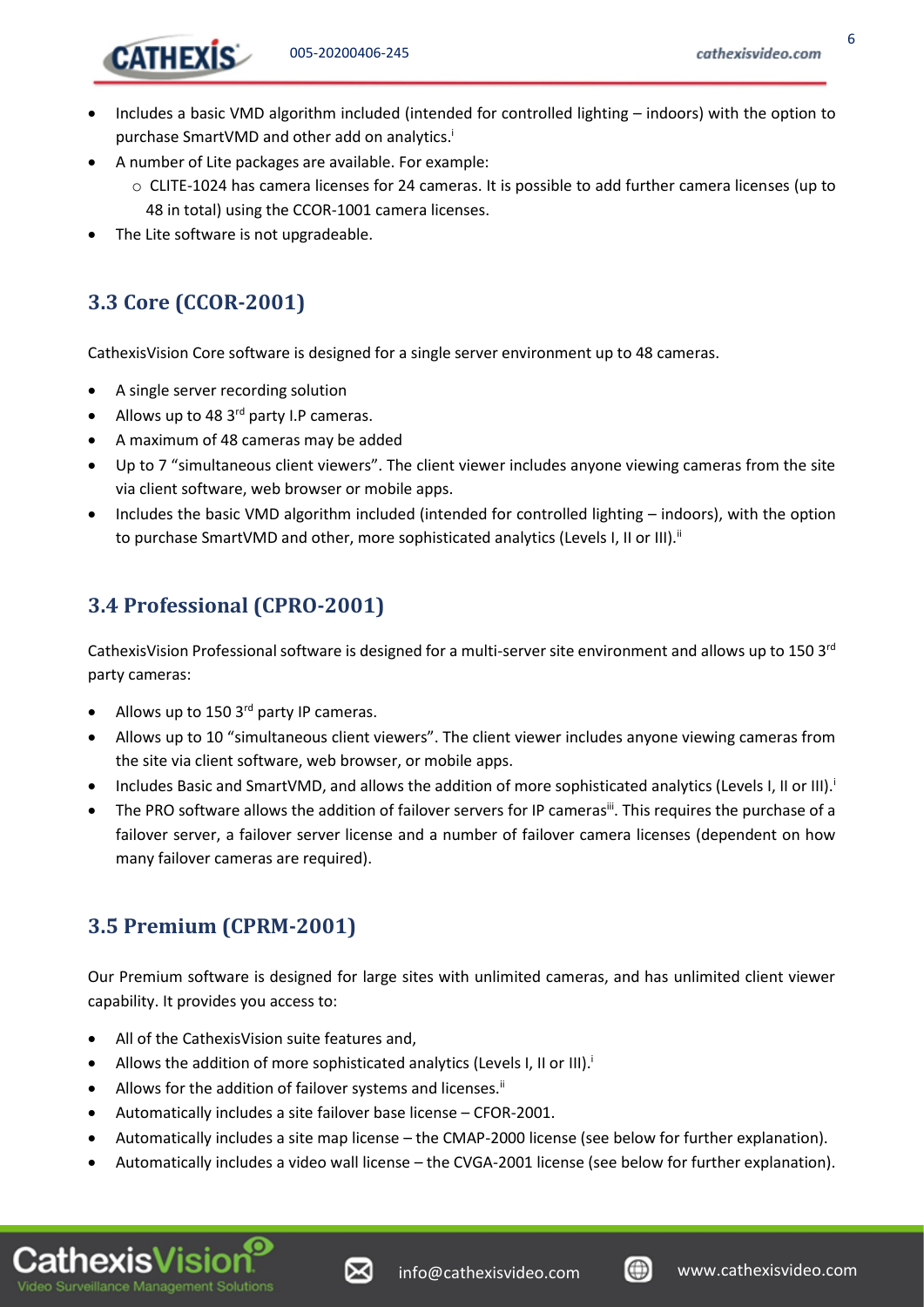#### <span id="page-6-0"></span>**4. Camera Licenses**

Cameras are licensed using a single camera license. So, each 3<sup>rd</sup> party IP camera on a site requires one of the following licenses -- dependent on the variant of software you are running. The camera licenses may be applied to any server on a site for the complete site, and are allocated to cameras as they are added.

The licenses have been listed in order of ascending price. It makes best economic sense to purchase the correct license for your specific package requirement.

| License                     | Type                                  | Details                                                                                                                                                                                                                                                                                                                                            |
|-----------------------------|---------------------------------------|----------------------------------------------------------------------------------------------------------------------------------------------------------------------------------------------------------------------------------------------------------------------------------------------------------------------------------------------------|
| CLTE packages.              | <b>Lite Software Package</b>          | All but one of these packages come with embedded camera<br>licenses that are provided at a discount. Should additional<br>licenses need to be added to the LITE package, then a CCOR-<br>1001 license may be purchased up to a total of 48 cameras on<br>a LITE system.                                                                            |
| <b>CCOR-1001</b>            | <b>Core Camera License</b>            | These camera licenses may be used on Core software (CORE-<br>2001) packages or on Lite (CLTE) packages.                                                                                                                                                                                                                                            |
| CPRO-1001                   | <b>Professional Camera</b><br>License | These camera licenses may be used on Professional (CPRO-<br>2001), Core (CCOR-2001) or Lite (CLTE) packages.                                                                                                                                                                                                                                       |
| CPRM-1001                   | Premium<br>Camera<br>License          | These camera licenses may be used on Premium (CPRM-2001),<br>Professional (CPRO-2001), Core (CCOR-2001) or Lite (CLTE)<br>packages.                                                                                                                                                                                                                |
| <b>CLIC-2000</b><br>cameras | Historical IP<br>camera<br>license    | These are historical IP camera licenses and were used with<br>Cathexis Vision 2017 and software releases prior to this. These<br>are equivalent to CPRM-1001 licenses and may be used on any<br>of the packages listed, but (for new IP camera license<br>purchases) it is more cost effective to purchase the correct IP<br>license for the site. |

#### **Note**:

- 1. Multi-headed cameras and cameras with multiple channels require only a single IP license.
- 2. The CatObserver monitor recording feature allows the recording of any monitor connected to any Windows server on the network, as if it were a network camera. One camera license is required.





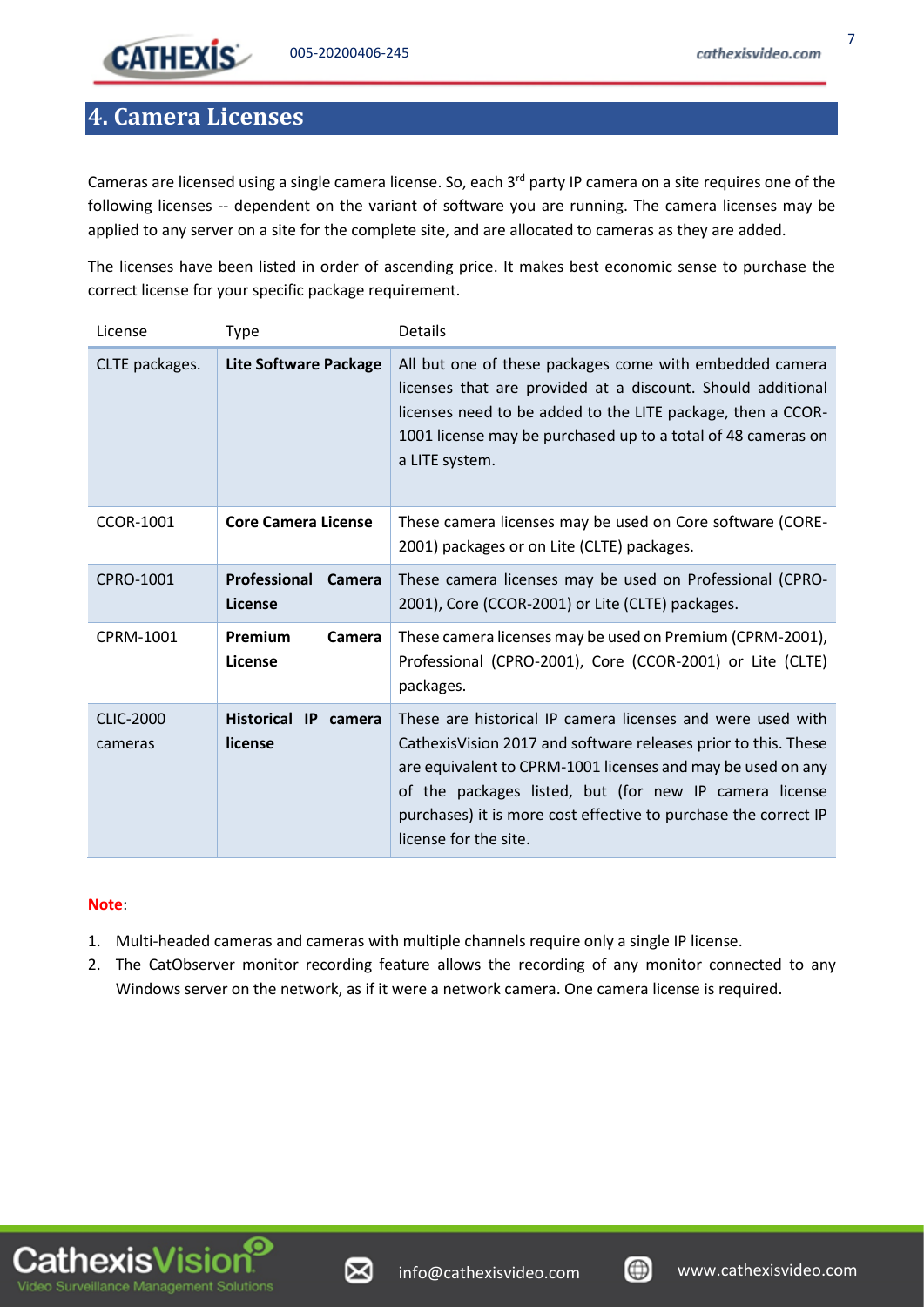#### <span id="page-7-0"></span>**5. Analytics Features**

The following table details the availability of the CathexisVision analytics features. In the Analytics Matrix table, specific algorithms are grouped by analytics trigger type. Each algorithm is then indicated to be either included in the CathexisVision Package, or available for purchase as part of the CathexisVision Analytics Suites (I, II, III). The first year of release and inclusion of the algorithm in CathexisVision Packages is included.



**Available Option within algorithm suite.** 

■ Available with license purchase.

#### **Notes**:

- 1. The triggers are categorised.
- 2. Smart VMD is included with Professional and Premium packages, however a license is required on Lite and Core CathexisVision Packages.
- 3. Line Count is included with the VMS, however there is no trigger. The line count is only a number displayed on the screen showing the number of times an object has crossed the line. To trigger on speed, purchase Analytics level III and load Advanced Analytics.
- 4. The 'filter and track objects specialised ...' are not duplicated, they are under separate category options.
- 5. The counters are included with the VMS, but do not have triggers, just as in (3) a license is required. **Note:** the following counting licenses are required: a license for each counter camera, a base license per site, an Analytics license for each double line counter, and a counting license (one per direction).
- 6. The Background models are included, however a minimum of a Level I license is required to be able to use Dynamic Background.
- 7. License III includes the features of license II and I, license II includes License I features.
- 8. The Advanced Analytics suite includes basic and intermediate features, and intermediate includes basic features.
- 9. For Object Classification: video overlays and the object classification metadatabase are available in Basic, Intermediate, and Advanced, as well as Analytics 1, 2, and 3. Object Classification filters (humans, animals, vehicles etc) are available for event recordings in Advanced and Analytics 3.
- 10. CathexisVision has developed Analytics features to specifically meet the demands of the COVID-19 environment. These are Mask detection, people proximity detection, and occupancy all available in Analytics I,I, and III and Basic, Intermediate, and Advanced.
- 11. CathexisVision has also integrated with third party camera manufacturers to develop thermal detection capability, allowing the Cathexis Software to read temperatures in the wake of COVID-19. Thermal Camera integration is available in analytics III.



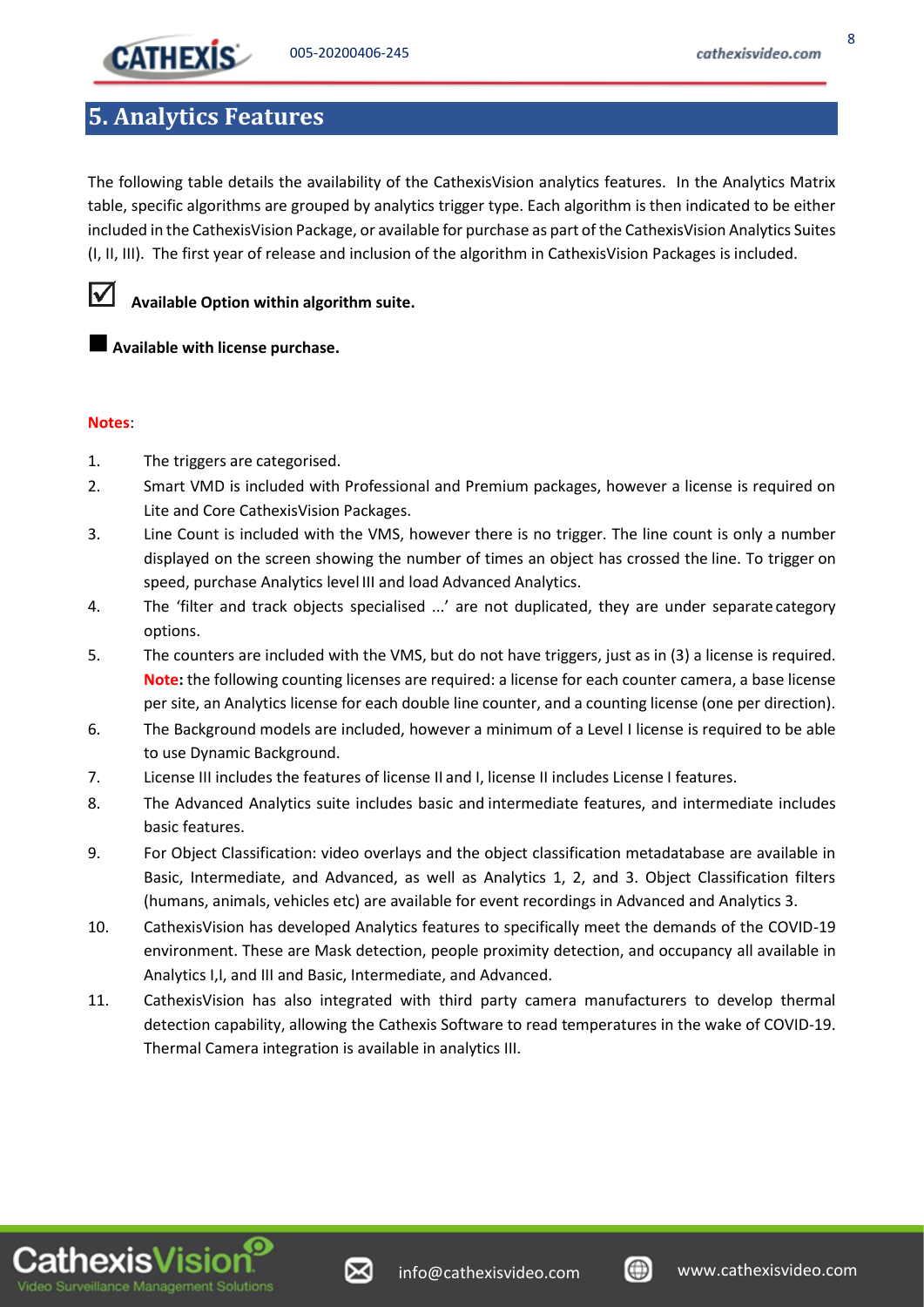

# <span id="page-8-0"></span>**6. Analytics Matrix**

|                                                  | <b>Algorithm Suite</b>  |                         |              |                         |                         | <b>Analytics License</b> |                       |                       |                |
|--------------------------------------------------|-------------------------|-------------------------|--------------|-------------------------|-------------------------|--------------------------|-----------------------|-----------------------|----------------|
| <b>Trigger</b>                                   | <b>First</b><br>Release | Single<br><b>ALG</b>    | <b>Basic</b> | Inter-<br>mediate       | Advanced                | <b>Analytics I</b>       | <b>Analytics</b><br>Ш | <b>Analytics</b><br>Ш | <b>Notes</b>   |
| <b>Motion Detection</b>                          |                         |                         |              |                         |                         |                          |                       |                       | $\mathbf{1}$   |
| <b>Basic VMD Included</b>                        | 2015                    |                         |              |                         |                         |                          |                       |                       | $\overline{2}$ |
| in VMS                                           |                         |                         |              |                         |                         |                          |                       |                       |                |
| <b>Smart VMD</b>                                 | 2015                    | 図                       |              |                         |                         | $\blacksquare$           | $\blacksquare$        | $\blacksquare$        |                |
| (Lite/Core) eliminate                            |                         |                         |              |                         |                         |                          |                       |                       |                |
| flares track lighting                            |                         |                         |              |                         |                         |                          |                       |                       |                |
| changes (shadows)                                |                         |                         |              |                         |                         |                          |                       |                       |                |
| <b>Line Crossing</b>                             |                         |                         |              |                         |                         |                          |                       |                       |                |
| <b>Simple Single Line</b>                        | 2015                    |                         | ☑            | ☑                       | ☑                       | П                        | П                     | П                     | 3              |
| crossing single or                               |                         |                         |              |                         |                         |                          |                       |                       |                |
| both directions                                  |                         |                         |              |                         |                         |                          |                       |                       |                |
| <b>Line Count Included</b>                       | 2016                    |                         |              |                         |                         |                          |                       |                       |                |
| in VMS                                           |                         |                         |              |                         |                         |                          |                       |                       |                |
| <b>Line Trigger</b>                              | 2015                    |                         | ☑            | ☑                       | 囨                       | $\blacksquare$           | $\blacksquare$        | $\blacksquare$        |                |
| <b>Segmented Line</b>                            | 2015                    |                         |              | 図                       | $\overline{\mathbf{z}}$ |                          | $\blacksquare$        | $\blacksquare$        |                |
| <b>Double Line</b>                               | 2015                    |                         |              | $\overline{\mathbf{z}}$ | $\overline{\mathbf{z}}$ |                          | п                     | $\blacksquare$        |                |
| <b>Speed</b>                                     | 2015                    |                         |              |                         | 冈                       |                          |                       | $\blacksquare$        |                |
| <b>Filter and Track</b>                          | 2016                    |                         |              |                         | ☑                       |                          |                       | П                     |                |
| <b>Objects specialised</b>                       |                         |                         |              |                         |                         |                          |                       |                       |                |
| width & height filter                            |                         |                         |              |                         |                         |                          |                       |                       |                |
| <b>Filter and Track</b>                          | 2016                    |                         |              |                         | ☑                       |                          |                       | П                     |                |
| <b>Objects specialised</b>                       |                         |                         |              |                         |                         |                          |                       |                       |                |
| direction filter                                 |                         |                         |              |                         |                         |                          |                       |                       |                |
| <b>Filter and Track</b>                          | 2016                    |                         |              |                         | N                       |                          |                       | П                     |                |
| <b>Objects specialised</b>                       |                         |                         |              |                         |                         |                          |                       |                       |                |
| speed filter                                     |                         |                         |              |                         |                         |                          |                       |                       |                |
|                                                  |                         |                         |              |                         |                         |                          |                       |                       |                |
| <b>Presence</b>                                  |                         |                         |              |                         |                         |                          |                       |                       |                |
| Simple Presence in                               | 2015                    |                         | ☑            | ☑                       | ☑                       | Ħ                        | E                     | ٠                     | 4              |
| an Area                                          |                         |                         |              |                         |                         |                          |                       |                       |                |
| Enter/ Exit Area                                 | 2015                    |                         |              | $\overline{\mathbf{z}}$ | $\overline{\mathbf{z}}$ |                          | $\blacksquare$        | $\blacksquare$        |                |
| <b>Time in Area</b>                              | 2015                    |                         |              | ☑                       | $\overline{\mathbf{z}}$ |                          | $\blacksquare$        | П                     |                |
| (loitering)                                      |                         |                         |              |                         |                         |                          |                       |                       |                |
| <b>Stop in Area</b>                              | 2015                    |                         |              | $\overline{\mathbf{z}}$ | $\overline{\mathbf{z}}$ |                          | п                     | $\blacksquare$        |                |
| Queue Length                                     |                         | $\overline{\mathbf{z}}$ |              |                         |                         |                          | $\blacksquare$        | $\blacksquare$        |                |
| Still object (object                             | 2015                    | ☑                       |              |                         |                         |                          | $\blacksquare$        | $\blacksquare$        |                |
| left-object removed)                             |                         |                         |              |                         |                         |                          |                       |                       |                |
| <b>Filter and Track</b>                          | 2016                    |                         |              |                         | $\overline{\mathbf{z}}$ |                          |                       | $\blacksquare$        |                |
| <b>Objects specialised</b>                       |                         |                         |              |                         |                         |                          |                       |                       |                |
| width & height filter<br><b>Filter and Track</b> |                         |                         |              |                         | N                       |                          |                       | $\blacksquare$        |                |
|                                                  | 2016                    |                         |              |                         |                         |                          |                       |                       |                |
| <b>Objects specialised</b><br>direction filter   |                         |                         |              |                         |                         |                          |                       |                       |                |
| <b>Filter and Track</b>                          | 2016                    |                         |              |                         | M                       |                          |                       | П                     |                |
| <b>Objects specialised</b>                       |                         |                         |              |                         |                         |                          |                       |                       |                |
| speed filter                                     |                         |                         |              |                         |                         |                          |                       |                       |                |
|                                                  |                         |                         |              |                         |                         |                          |                       |                       |                |



Video Surveillance Management Solutions

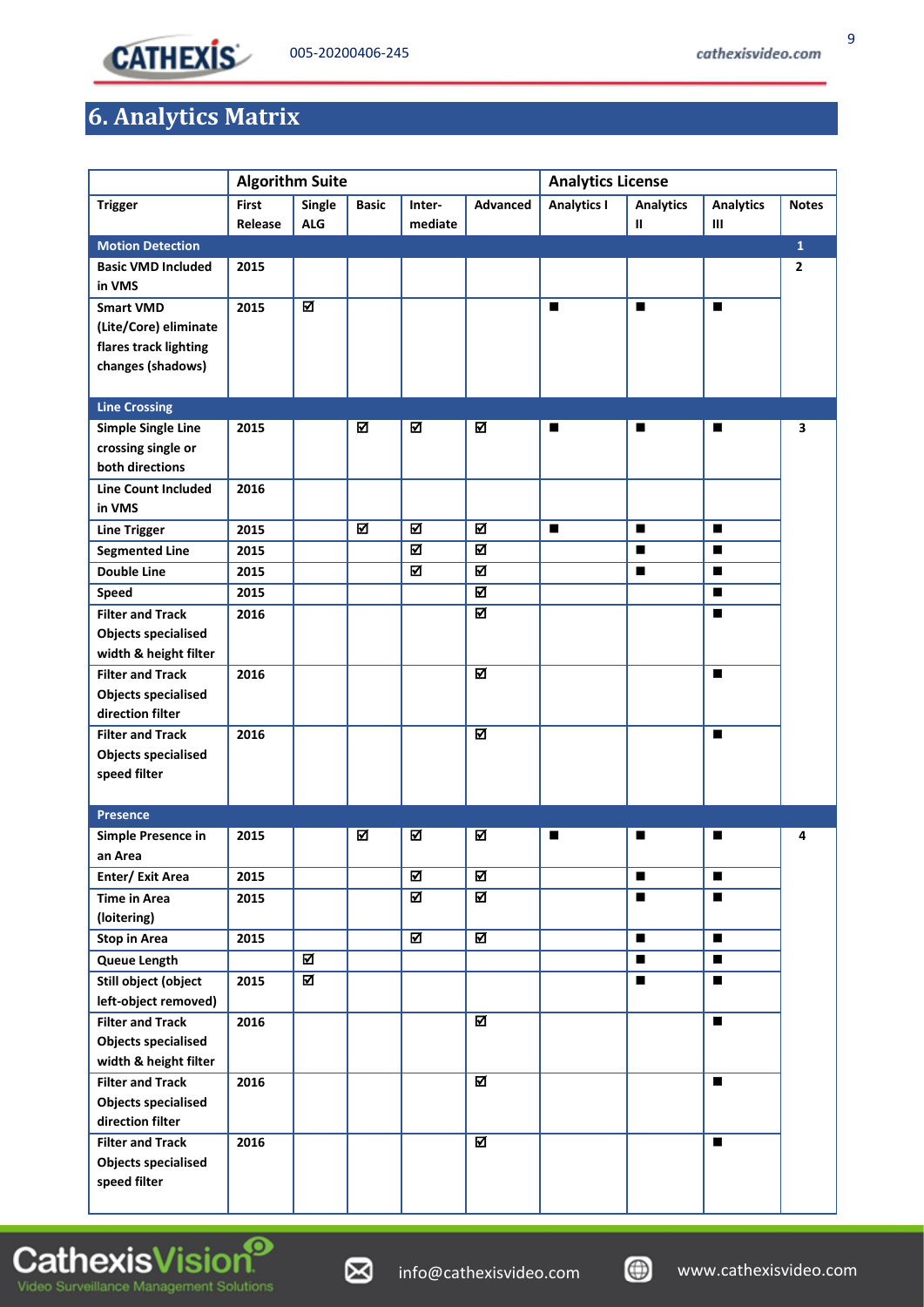

| Counting*                    |      |   |   |   |                         |                |                      |                |                |
|------------------------------|------|---|---|---|-------------------------|----------------|----------------------|----------------|----------------|
| <b>Top-Down Head</b>         | 2016 |   |   |   |                         |                |                      |                | 5              |
| <b>Counter standard</b>      |      |   |   |   |                         |                |                      |                |                |
| (no trigger) included        |      |   |   |   |                         |                |                      |                |                |
| in VMS                       |      |   |   |   |                         |                |                      |                |                |
| <b>Top-Down Head</b>         | 2016 | ⊠ |   |   |                         |                |                      | $\blacksquare$ |                |
| <b>Tracker standard</b>      |      |   |   |   |                         |                |                      |                |                |
| <b>Background Model</b>      |      |   |   |   |                         |                |                      |                |                |
| <b>Adaptive Noise</b>        | 2017 |   |   |   |                         |                |                      |                | 6              |
| Suppression                  |      |   |   |   |                         |                |                      |                |                |
| (Included in VMS)            |      |   |   |   |                         |                |                      |                |                |
| <b>Dynamic Background</b>    | 2017 |   | ☑ | N | ⊠                       | $\blacksquare$ | П                    | $\blacksquare$ |                |
| <b>Accurate Tracking</b>     | 2017 |   |   |   |                         |                |                      |                |                |
| (Included in VMS)            |      |   |   |   |                         |                |                      |                |                |
| <b>Fixed lighting</b>        | 2017 |   |   |   |                         |                |                      |                |                |
| <b>Included in VMS</b>       |      |   |   |   |                         |                |                      |                |                |
| <b>Find Motion in area</b>   | 2018 |   |   |   |                         |                | <b>Motion Search</b> |                |                |
| in scene Included in         |      |   |   |   |                         |                |                      |                |                |
| <b>VMS</b>                   |      |   |   |   |                         |                |                      |                |                |
| Detect camera shift:         | 2017 |   |   |   |                         |                | Camera tamper        |                |                |
| defocus / covered            |      |   |   |   |                         |                |                      |                |                |
| included in VMS              |      |   |   |   |                         |                |                      |                |                |
| <b>Object classification</b> |      |   |   |   |                         |                |                      |                |                |
| OC video Overlays            | 2020 |   | ⊠ | ☑ | ⊠                       | П              | П                    | $\blacksquare$ | $\overline{ }$ |
| and object                   |      |   |   |   |                         |                |                      |                |                |
| classification               |      |   |   |   |                         |                |                      |                |                |
| <b>MetaDB</b>                |      |   |   |   |                         |                |                      |                |                |
| OC filters (Human,           | 2020 |   |   |   | $\overline{\mathbf{z}}$ |                |                      | $\blacksquare$ |                |
| animals, Vehicles)           |      |   |   |   |                         |                |                      |                |                |
| for event recordings         |      |   |   |   |                         |                |                      |                |                |
| advanced                     |      |   |   |   |                         |                |                      |                |                |
| <b>COVID-19 Analytics</b>    |      |   |   |   |                         |                |                      |                |                |
| <b>Mask Detection</b>        | 2020 |   | ⊠ | ⊠ | M                       | $\blacksquare$ | $\blacksquare$       | $\blacksquare$ | 8              |
| Proximity                    | 2020 |   | ☑ | ☑ | ⊠                       | $\blacksquare$ | $\blacksquare$       | $\blacksquare$ | 9              |
| Occupancy                    | 2020 |   | ☑ | 冈 | 囨                       | $\blacksquare$ | $\blacksquare$       | $\blacksquare$ | 10             |
| <b>Thermal Camera</b>        | 2020 |   |   |   | $\overline{\mathbf{z}}$ |                |                      | $\blacksquare$ | 11             |
| Integration**                |      |   |   |   |                         |                |                      |                |                |
|                              |      |   |   |   |                         |                |                      |                |                |





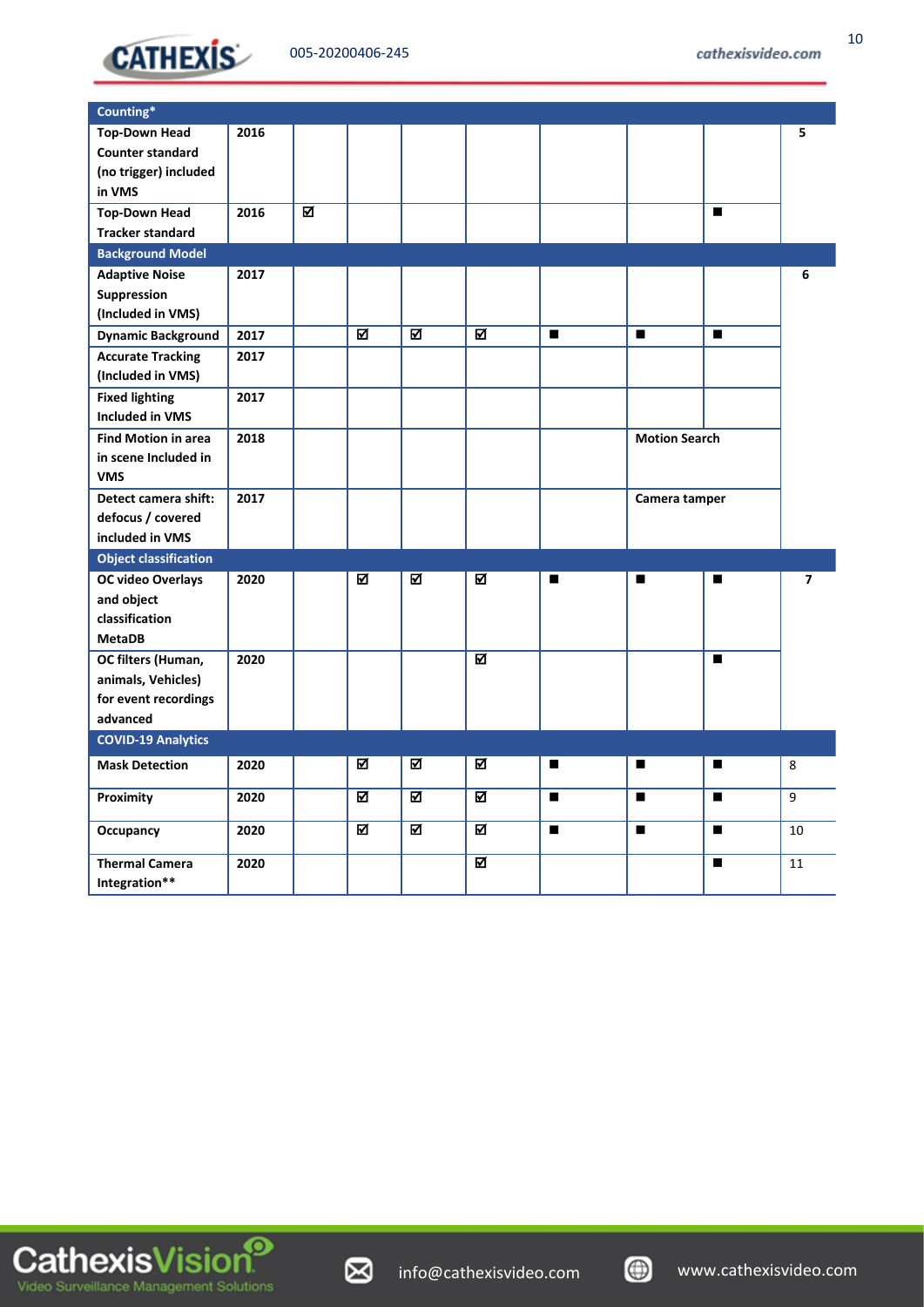## <span id="page-10-0"></span>**7. Add-on Feature Licenses**

The CathexisVision suite provides several add-on licenses to enhance your product. These include:

## <span id="page-10-1"></span>**7.1 Map Licenses (CMAP-2000/3000)**

Two map license variants are available:

#### **7.1.1 Site Map License (CMAP-2000)**

This license enables interactive, hierarchical maps to be added to a site and allows ANY connecting client to view and interact with the map. This is most cost effective when there are numerous clients connecting to a site. This license is automatically included in the purchase of the Premium package (the CPRM-2001).

#### **7.1.2 Client Map License (CMAP-3000)**

This license enables clients to use maps for sites that do not have a site map license. This license is applied to the viewer software and is used by the viewer to connect to any site that does not have a site map license. This is more cost-effective for installations where there are lots of geographically dispersed sites that will have a limited number of client connections or viewers connecting to the sites.

## <span id="page-10-2"></span>**7.2 Video Wall Licenses (CVGA-2001)**

In 2017 and prior software releases, video wall licenses were applied on a "per-monitor" basis. This changed in 2018.

The CVGA-2001 license can be applied to any recording server on the site and enables any number of video wall monitors.

**Note**: The Video Wall software will only function in conjunction with a base software license.

### <span id="page-10-3"></span>**7.3 Failover Licenses (CFOR-2001 and CFOR-1001)**

Failover was introduced into CathexisVision 2016, and from CathexisVision 2018, failover is included automatically in any Premium site purchased.

In CathexisVision 2019 (and 2018) Professional sites, a failover base license is required (CFOR-2001) and a failover camera license is required for each camera on the site. These licenses need to be purchased in addition to the Professional software license.

CathexisVision 2016 and 2017 Premium sites need to purchase the failover licenses in addition to their existing licenses (as for the CathexisVision 2018 and later Professional site).





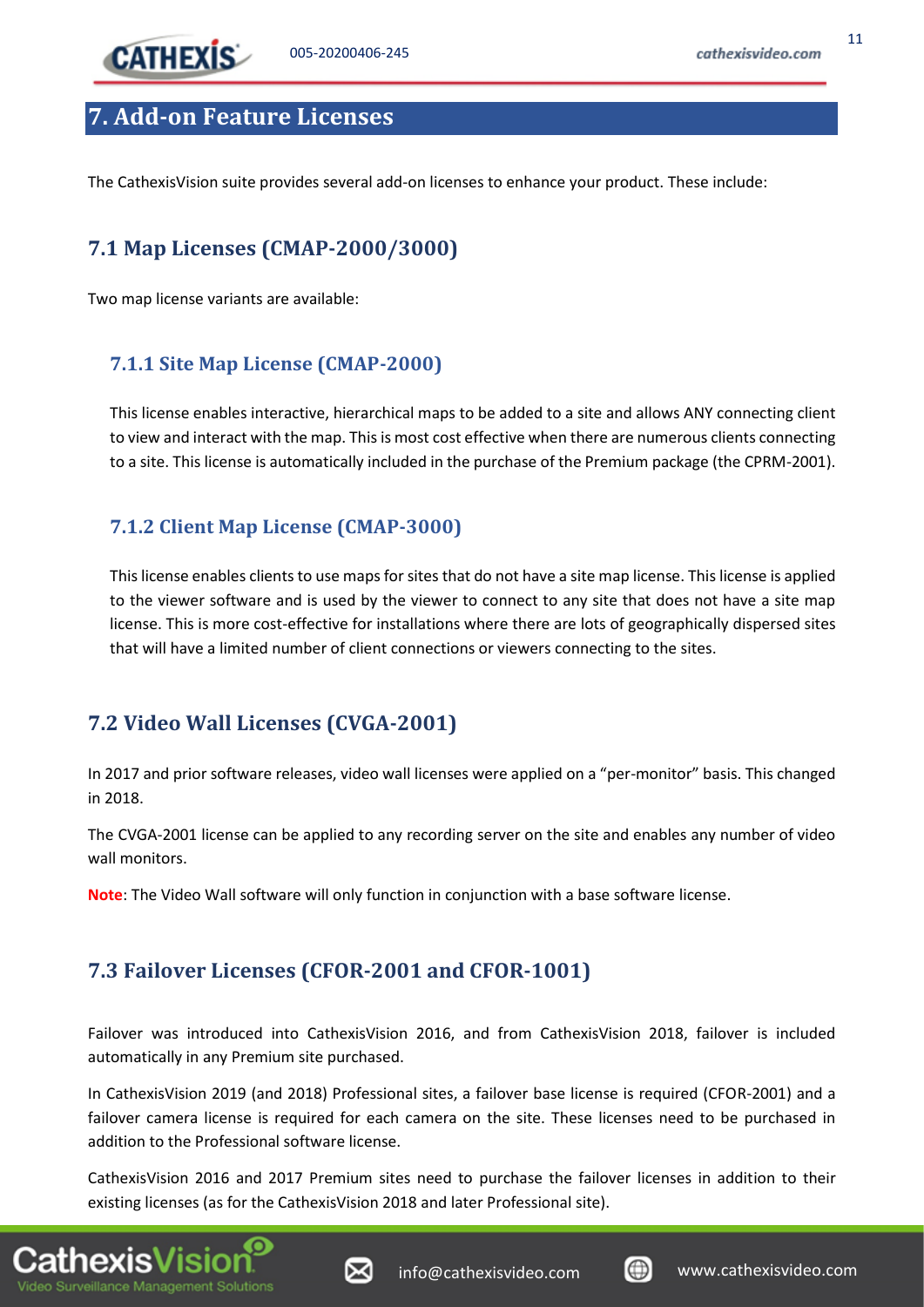#### <span id="page-11-0"></span>**8. Integration Licenses**

The CathexisVision software may integrate with various 3<sup>rd</sup> party systems (such as Access Control, Point-Of-Sale, Alarm Panels, Weighbridges, Logistics scanning systems and many others). There are some generic licenses available for particular categories of 3<sup>rd</sup> party equipment (for example Access control), but there are also specific licenses for unique integrations.

#### <span id="page-11-1"></span>**8.1 Integration License Models**

Typically, a 3<sup>rd</sup> party product is licensed using one of two models:

| <b>Model Type</b>           | <b>Details</b>                                                                                                                                                                                                                                                                                                                                                                                                                                                                                                                        |
|-----------------------------|---------------------------------------------------------------------------------------------------------------------------------------------------------------------------------------------------------------------------------------------------------------------------------------------------------------------------------------------------------------------------------------------------------------------------------------------------------------------------------------------------------------------------------------|
| <b>Single License Model</b> | There is a single license for the integration (for example the CALM-2000 that<br>integrates with an alarm panel), and there is no dependency on the number of<br>devices that compose the $3^{rd}$ party product.                                                                                                                                                                                                                                                                                                                     |
| <b>Base License Model</b>   | The more common license model is where there is a base license and a per device<br>license. For example, the CPOS-2000 (base point of sale license) and the CPOS-<br>1001 (per point-of-sale license). This allows for a scalable pricing solution which<br>makes the integration affordable for both small and large installations. In the<br>point-of-sale example, a base license is required for every installation, but then<br>the number of device licenses is dependent on the number of installed point-of-<br>sale systems. |

#### <span id="page-11-2"></span>**8.2 Supported Integration Systems**

The list of integrated  $3^{rd}$  party products is continually expanding and only some of the more common integrations are listed below. Both the number of products in the categories below, and the categories of integration are continually increasing. For a comprehensive list of available integrations, please contact [support@cat.co.za](mailto:support@cat.co.za) or view the Cathexis Integrations web page:

<http://www.cathexisintegrations.com/supported-integrations/>

The following categories of systems are supported with our  $3<sup>rd</sup>$  party integrations.

- 1. 3<sup>rd</sup> party analytics.
- 2. Access control systems:
	- a. ACT4000,
	- b. IMPRO IXP20, IXP220, IXP400,
	- c. IMPRO Portal Lite and PRO solutions,
	- d. Honeywell ProWatch,
	- e. Lenel,
	- f. Salto.





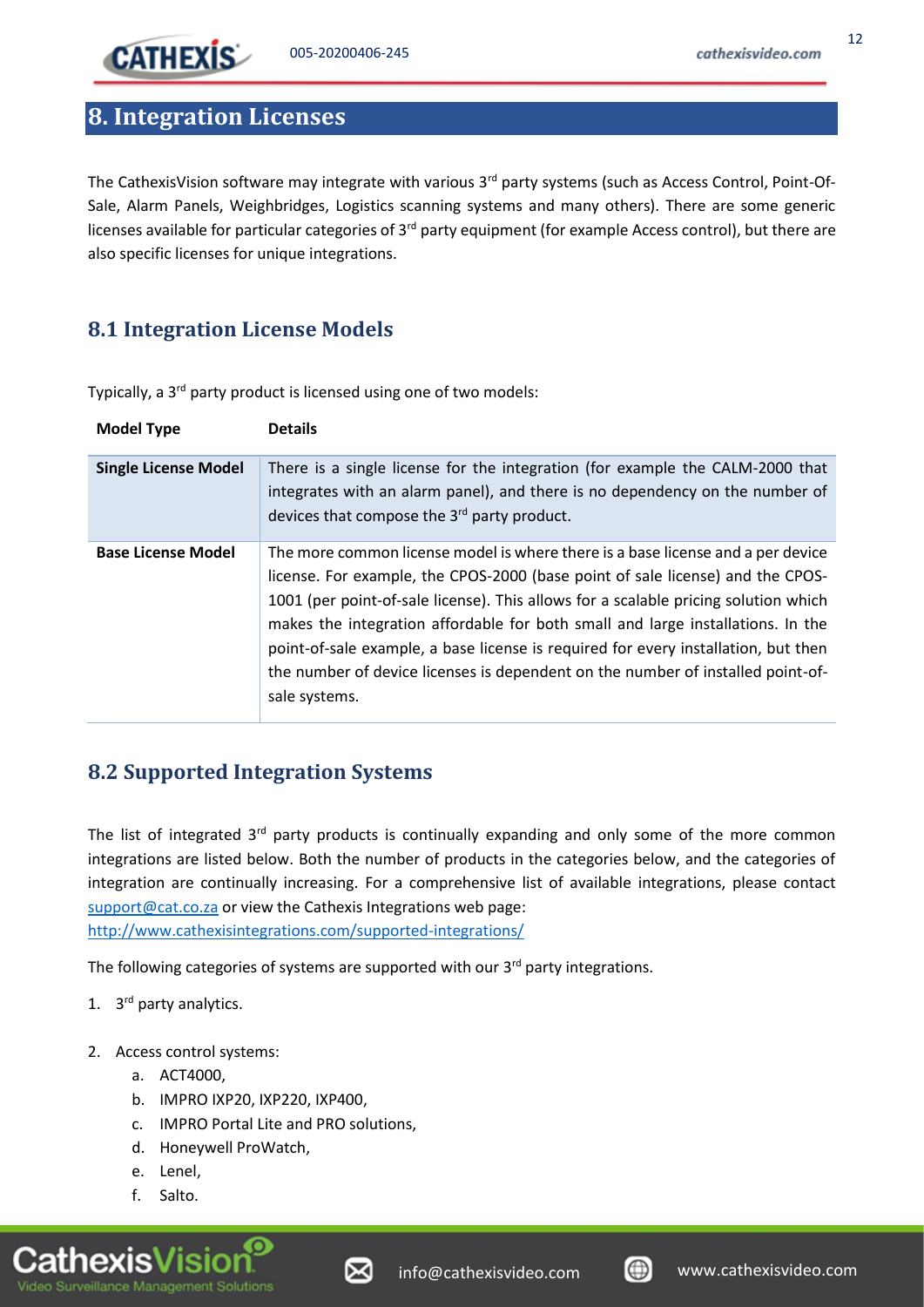

- 3. Alarm panels:
	- a. Caddx NX8E,
	- b. Cosmos, DSCT IT100 based,
	- c. FSK Multi decoder 1,
	- d. Galaxy G series, Paradox EVO192,
	- e. Risco Lightsys,
	- f. Texecom Premier 832, Premier 412 and Elite 168.
- 4. Elevators & Escalators:
	- a. Otis
- 5. Fence management systems:
	- a. Future Fibre Technologies,
	- b. Gallagher,
	- c. Moduteq,
	- d. Nemtek,
	- e. Optex Redwall,
	- f. OptaSense,
	- g. Senstar,
	- h. Southwest Microwave,
	- i. Stinger.
- 6. Fire panels:
	- a. Technoswitch, Technoswitch TEC202,
	- b. Ziton ZP2, Ziton ZP3.
- 7. General I/O solutions:
	- a. Genesis Wireless PIR,
	- b. Quido,
	- c. Interceptor PRO,
	- d. Cathexis EIO.
- 8. Automatic Number Plate Recognition.
- 9. Miscellaneous:
	- a. InMotion Metal Detectors.
- 10. Money counters:
	- a. Talaris Ntegra,
	- b. Julong.
- 11. Parking solutions:
	- a. Zeag
- 12. Point of sale: these are generally customised for the particular retail client.
- 13. Weighbridge solutions.





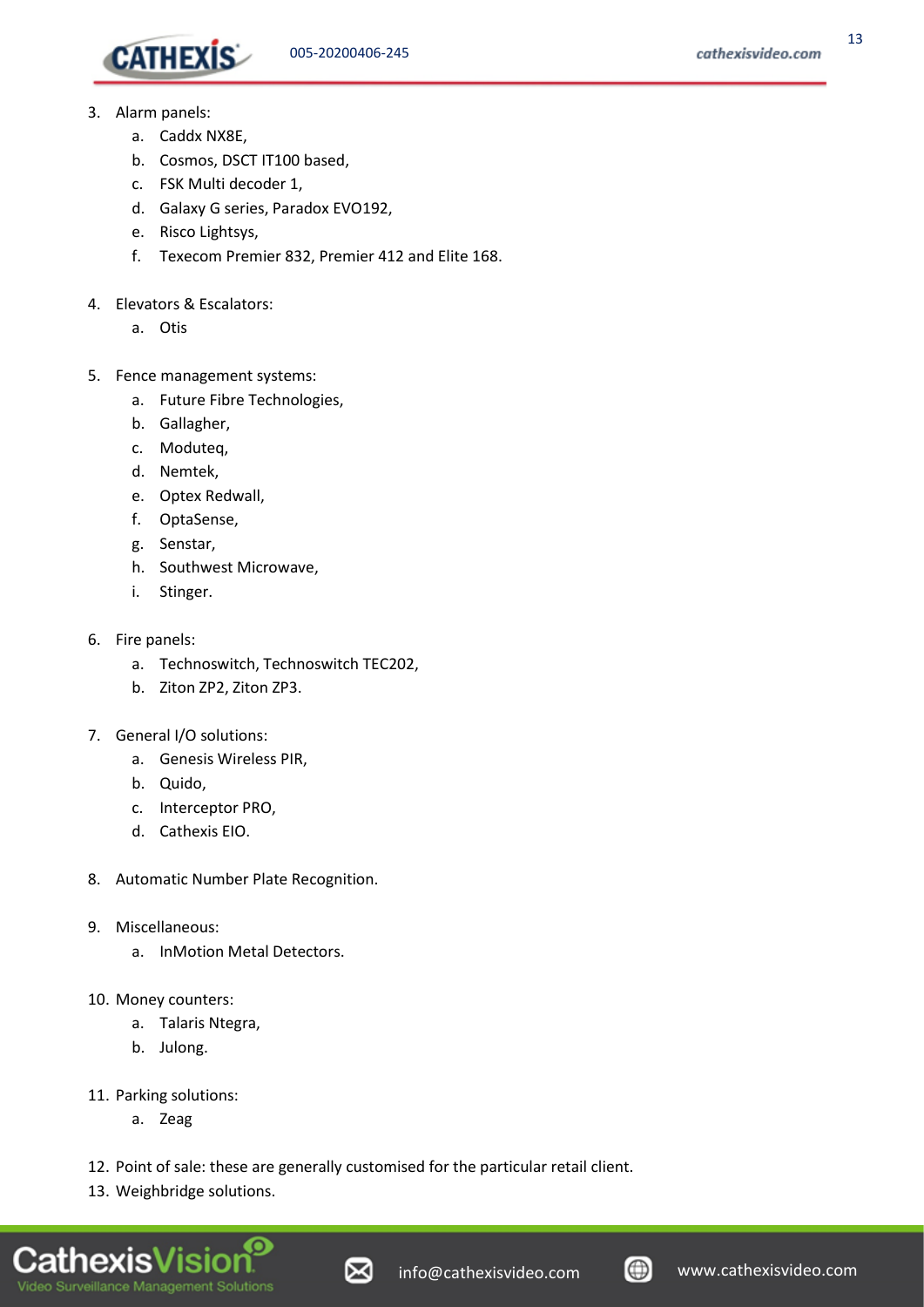## <span id="page-13-0"></span>**9. Alarm Management Licenses**

The Cathexis alarm Gateway provides an extremely comprehensive multi-user alarm management capability for on-site, or multi-site, management of events or alarms.

#### <span id="page-13-1"></span>**9.1 Alarm Management Gateway Server License (CAMG-1000)**

This license enables the Alarm Management Gateway on the CathexisVision software and database for a site or a control room environment. Typically, only one of these licenses is needed for a control room to manage alarms for an unlimited number of servers, cameras, or remote sites. The CAMG-1000 license comes bundled with a CathexisVision Professional Site license.

This software will create a unique database for the management and reporting of alarms, and user actions, and should be applied to any server on which the alarm database is to reside.

#### <span id="page-13-2"></span>**9.2 Alarm Client License (CBAS-7100)**

This is the license required for each client or operator who is connecting to the Alarm Gateway.

**Note**: Clients who are viewing the site but not connecting to the gateway do not require this license. This license should be applied to the client machine. A client map license (CMAP-3000) is included with the purchase of a CBAS-7100 license.





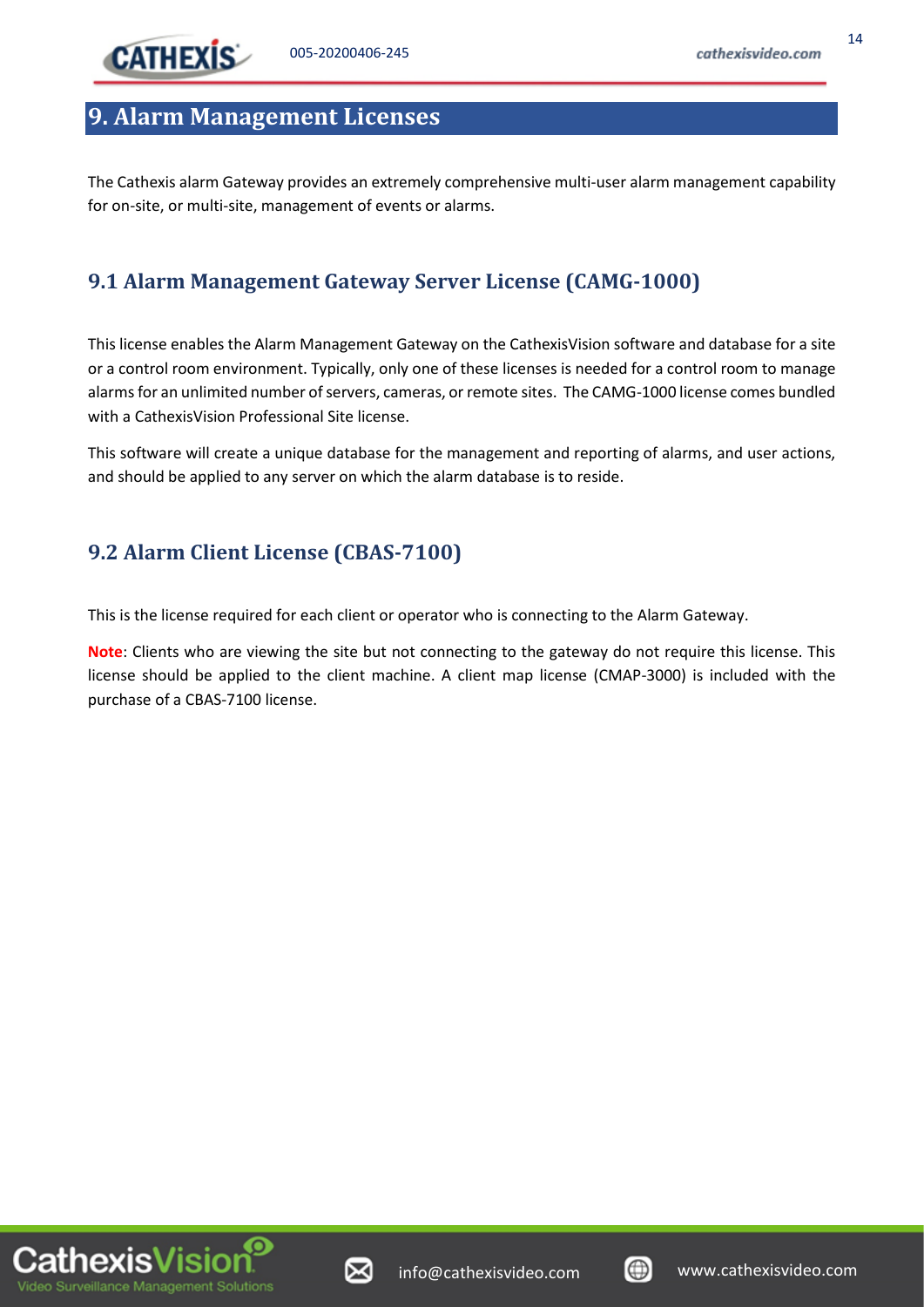

#### <span id="page-14-0"></span>**10. Maintenance Licenses / Camera Version Migration Licenses**

CathexisVision maintenance licenses ensure that a site is always up to date with regards to the latest features, and capabilities. Cathexis releases new software, with major feature additions, once per annum. If, for example, CathexisVision 2017 is purchased, the client is entitled to any update packs that are made available for CathexisVision 2017 including extra devices that are added to software (such as cameras &  $3^{rd}$  party integration devices) and bug fixes. These update packs are generated quarterly in the year of release (so for 2017 for CathexisVision 2017), and for the succeeding calendar year.

A maintenance license (purchased at a nominal cost) allows migration to the next release of software, with all the additional features that will be available in the new software release.

#### <span id="page-14-1"></span>**10.1 CathexisVision 2018 and Later**

From CathexisVision 2018, the year-based migration license has been replaced with the CCVM-1001, which can be applied to any year. If the software is to be upgraded from 2017 to 2019, then two of these CCVM-1001 migration licenses are required per camera.

If CathexisVision 2017 has been purchased, and new camera licenses purchased during succeeding years (2018 or later), these new cameras do not require a camera migration license should the system software be upgraded to CathexisVision 2018. This reduces the overall cost of ownership of the CathexisVision software range.

This licensing system ensures that the maintenance costs are equitably priced. These "camera version migration licenses" (CCVM-1001s) may be applied to the master unit on the site, and shared across the entire site. Camera version migration are covered in more detail in the user manual.

#### <span id="page-14-2"></span>**10.2 Historical (pre-2018)**

From CathexisVision 2015 up until 2018, the maintenance licenses are applied on a per camera basis and a per year basis. For example, a camera migration license to allow the upgrade from CathexisVision 2015 to CathexisVision 2016 would be CCVM-2016, and one of these would be required for each IP camera.





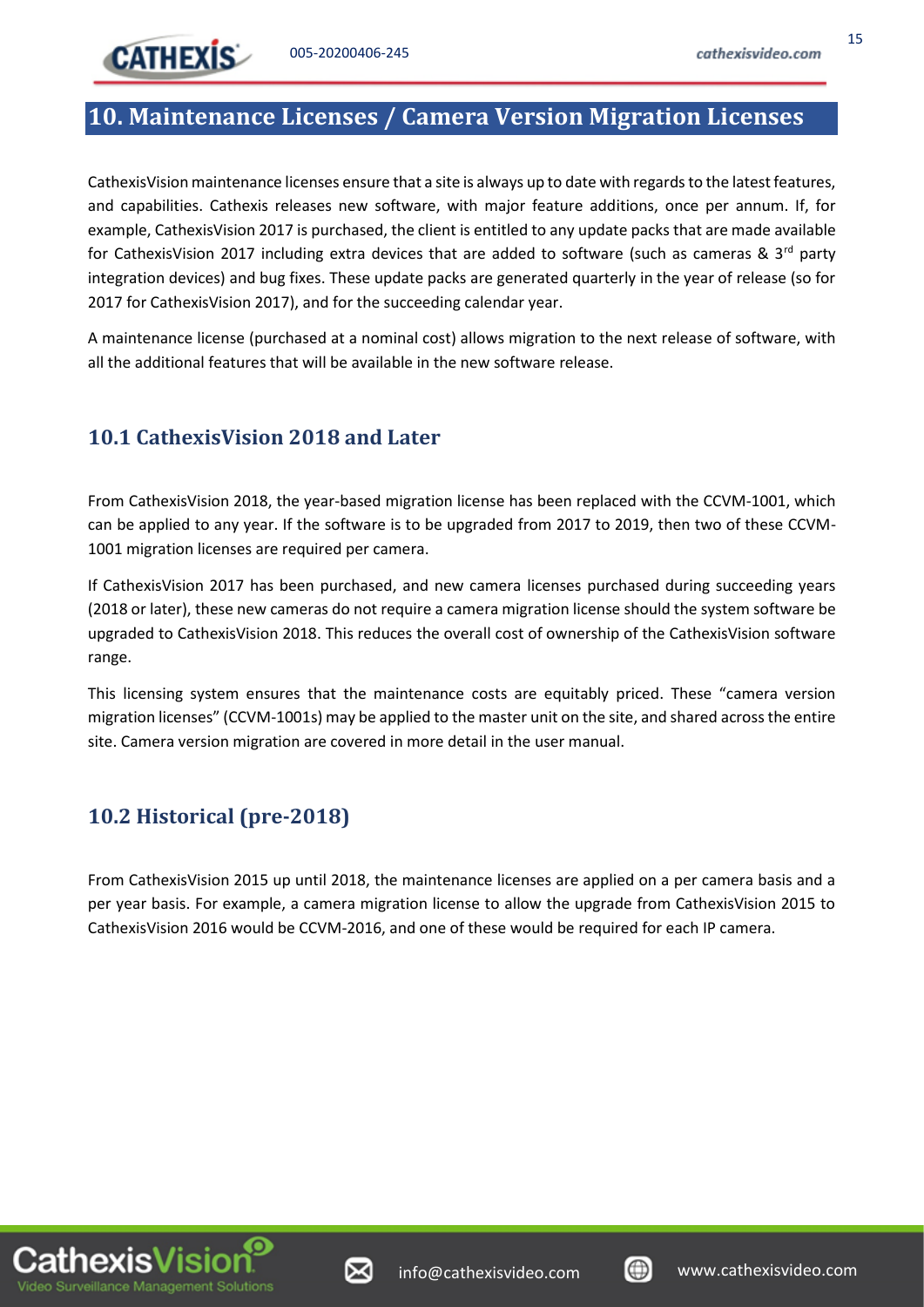## <span id="page-15-0"></span>**11. License Upgrade**

If a site package upgrade is required, then a license request file (.rqst) from each server on the site will be required. These files must be sent to [support@cat.co.za](mailto:support@cat.co.za) for the upgrade process. These licenses will be cancelled and credited against the cost of the new upgraded CathexisVision package licenses. A pack file will be returned for each server request file with the new licenses applied.